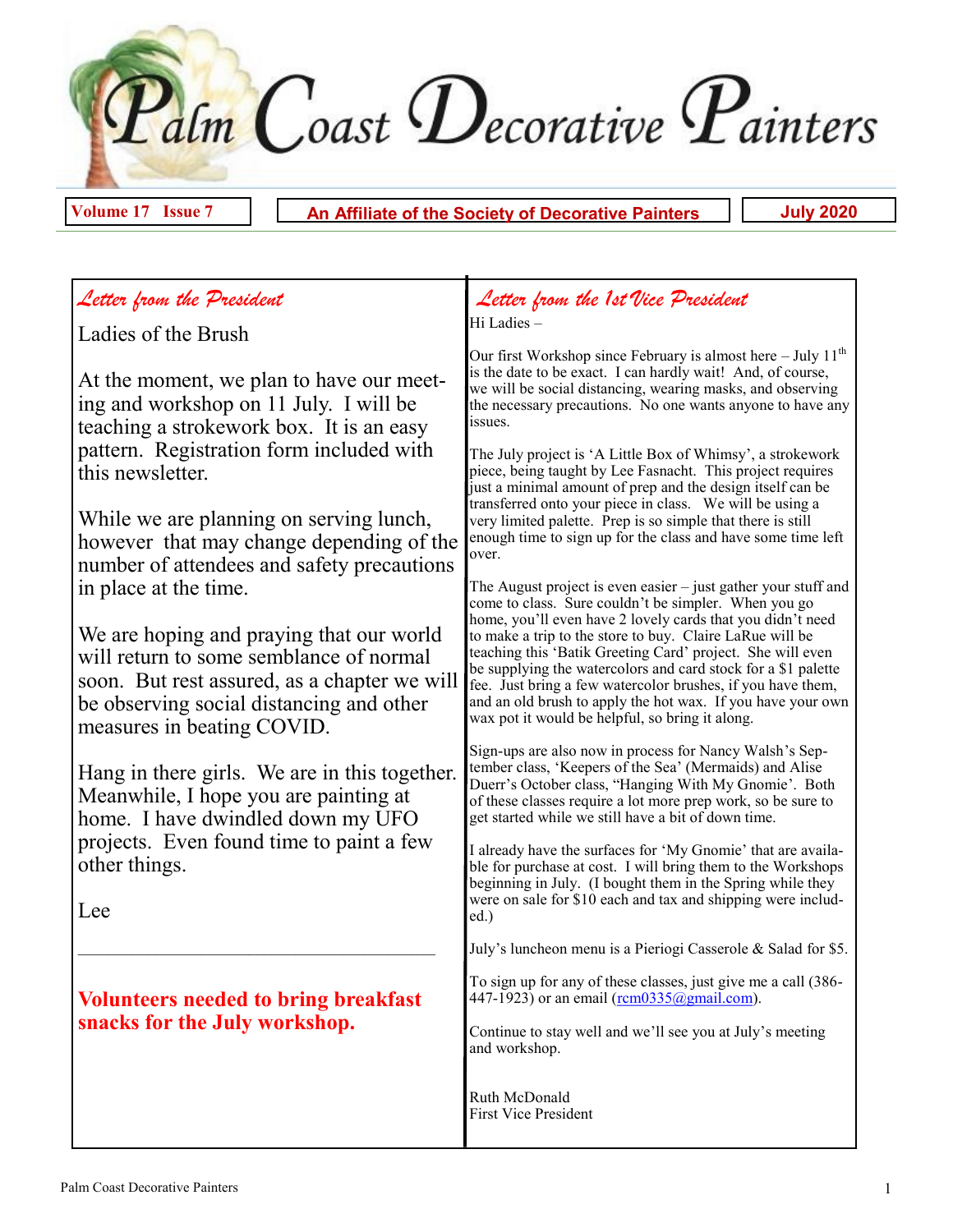#### **Board of 2019**

**President** Lee Fasnacht **313-5698 carnivalnite@gmail.com**

**1st Vice President** Ruth McDonald 386-447-1923 rcm0335@gmail.com

**2nd Vice President** Carol White 904-687-6885 travvlers@yahoo.com

**Secretary** Jo Ann Bailey 502-494-3551 flgrandmajo@yahoo.com

**Treasurer** Lana Raymond 445-2794 **kray9106@aol.com**

**Newsletter Editor** Georgia Strein 386-439-1875 painterpal@earthlink.net

**Ways & Means** Mary Lou Persutti 309-323-7179 mlp611954@gmail.com

**Past Presidents** Lois Higginbotham 2003-2004 Pat Smelkoff 2004-2006 Letitia Fraedrich 2006-2009 Lee Fasnacht 2009-2011 Barbara Brown 2011-2013 Ginny Wiegand 2013-2015 Judy Beuchert 2015 - 2017 Lana Raymond 2017—2019

#### **2020Committee Chairpersons**

**Christmas Party**

**Fashion Show** Carol White 904-687-6885 travvlers@yahoo.com

**Nominating** Jane Van Buren 446-0982 vanburenj6@gmail.com

**Publicity** Joyce Williams 386-290-5494 jwilliams821@cfl.rr.com

**Sunshine**  Joanne Hedges Joanne.hedges@aol.com 386-672-1197

**Webmaster**  Jim Nichols jim.beach@charter.net

**Compassion Fund**  Nancy Walsh rdhellmer@gmail.com

**Kids R First**  Lana Raymond 445-2794 kray9106@aol.com

### Supply List for Workshops for Beginners or a Check List for all:

Paper towels Container for water **Scissors** Blue tape Ruler Different types of erasers (black, white, kneaded, etc. depending on your project) Pencil Pen **Stylus** Hand Wipes Graphite paper (white or black, depending on the project) The background paint you used to basecoat Multi-pastel Chalk Pencil – gray and white Palette Paper or wet palette Brushes as suggested by the teacher or/plus brushes that work best for you (better to have too many than not the one you need) + cleaner Your instructions for the project/ prep work and the picture of the project Lunch or a snack/water Palette knife

Optional, depending on project: Small plastic containers with lids for paint **Sandpaper** Q-tips **Toothpicks** Reading glasses, if you need 'em Permanent black marker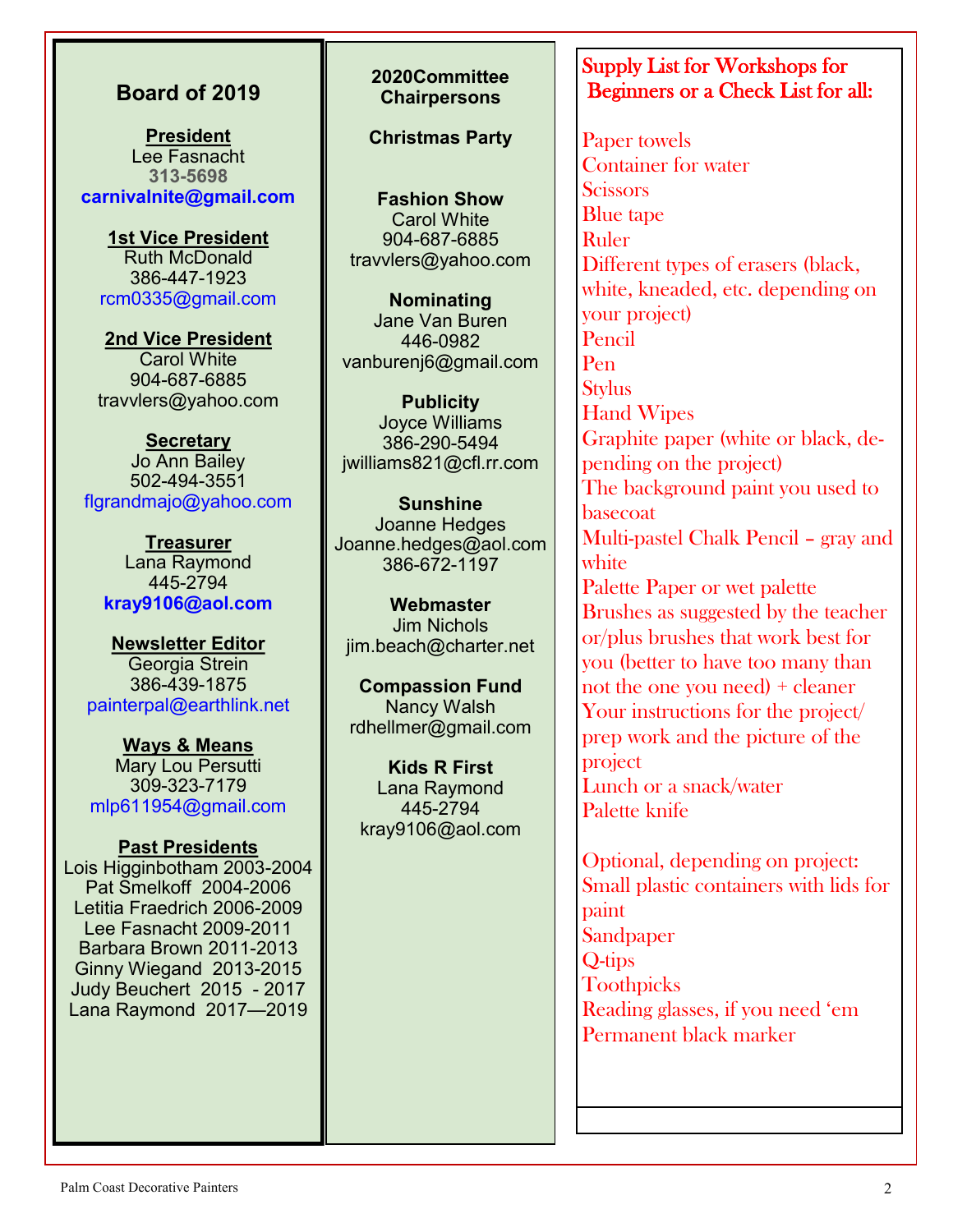| <b>WORKSHOP SIGN UP</b>                                                                                                    | SUNSHINE COMMITTEE<br>Please remember to call Joanne                                                          |  |  |
|----------------------------------------------------------------------------------------------------------------------------|---------------------------------------------------------------------------------------------------------------|--|--|
|                                                                                                                            | Hedges when you hear of one of<br>our members requiring get well, sympathy,                                   |  |  |
|                                                                                                                            | or thinking of you cards. I am happy to<br>send these cards to our members however,                           |  |  |
|                                                                                                                            | if I don't know about it, I can't do any-<br>thing!                                                           |  |  |
| City&St&Zip                                                                                                                |                                                                                                               |  |  |
| Sign me up for the following workshop (s) I under-<br>stand that the pattern and supply list will be sent upon<br>payment. | Notify Joanne at 386-672-1197 or email<br>her at joanne.hedges@aol.com                                        |  |  |
| July 11, 2020 Strokework Box<br><b>Acrylic Taught by Lee Fasnacht</b><br>\$15.00 Paid to PCDP                              | <b>MEMBERSHIP DUES 2020 FOR</b><br><b>PALM COAST DECORATIVE PAINTERS</b>                                      |  |  |
| <b>Contact Ruth by Phone or Email for enrollment and</b>                                                                   |                                                                                                               |  |  |
| payment will be due at the meeting. Ruth will get<br>prep instructions to you.<br>Phone: 386-447-1923                      |                                                                                                               |  |  |
| Email: rcm0335@gmail.com                                                                                                   |                                                                                                               |  |  |
| \$20.00 Guests paid to PCDP                                                                                                |                                                                                                               |  |  |
|                                                                                                                            |                                                                                                               |  |  |
| <b>August 1, 2020 Batik Greeting Cards</b>                                                                                 | Birthday (Month/Day) ____________________                                                                     |  |  |
| <b>Taught by Claire La Rue</b><br>\$15.00 Paid to PCDP                                                                     |                                                                                                               |  |  |
| Check No ________________________________                                                                                  |                                                                                                               |  |  |
| Guests \$20.00 Paid to PCDP                                                                                                | Spouse/Partners Name ____________________                                                                     |  |  |
|                                                                                                                            | Membership dues are paid annually by October 1st.                                                             |  |  |
| <b>Mail to: Ruth McDonald</b>                                                                                              | To be a member of Palm Coast Decorative Painters you<br>must also be a member of Society of Decorative Paint- |  |  |
| 26 Cloverdale Ct. South                                                                                                    | ers. Society dues are now \$60.00.                                                                            |  |  |
| Palm Coast, FL 32137                                                                                                       | Make Check Payable to PCDP in the amount of \$15.00.                                                          |  |  |
|                                                                                                                            | Mail to: Carol White                                                                                          |  |  |
|                                                                                                                            | <b>136 Bottlebrush Drive</b><br>St. Augustine, FL 32086                                                       |  |  |
|                                                                                                                            |                                                                                                               |  |  |
|                                                                                                                            | Telephone: 904-687-6885                                                                                       |  |  |
|                                                                                                                            |                                                                                                               |  |  |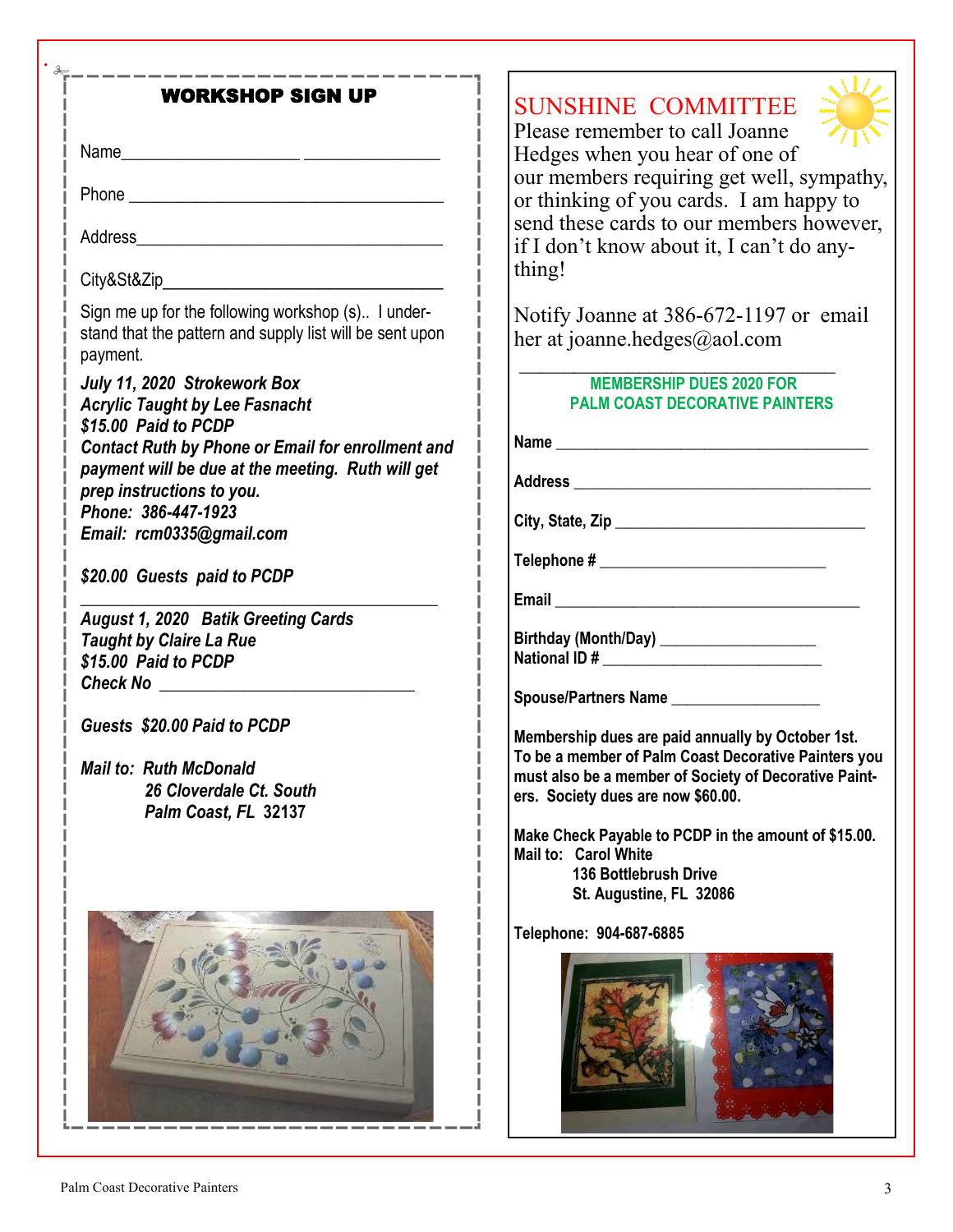### SHOW AND TELL



Painted by our Membership Chair Carol White

#### **PAINTING TIP FROM NANCY WALSH**

Fresh from Cupboard Distributing newsletter.... Scotch Brand has a new Artist Tape for Curves, designed for creating hard, curved, painting edges; can be stretched into curved edges. Probably available in other places, but for sure from Cupboard Distributing!

# KIDS R FIRST

Hello to All!

I am sending each of you a big virtual hug. I have been painting boxes for our Kids R First Program. I have plenty of boxes if anyone would like to get some to paint in our "down" time. Just email me at ([kray9106@gmail.com](mailto:kray9106@gmail.com) or [kray9106@aol.com\)](mailto:kray9106@aol.com) and we can figure out how best to get them to you.

Please stay safe.

Lana Raymond **Kids R First Chair**

## **JULY BIRTHDAYS**

- **5 Barbara Fries**
- **5 Claire La Rue**
- **25 Joanne Hedges**

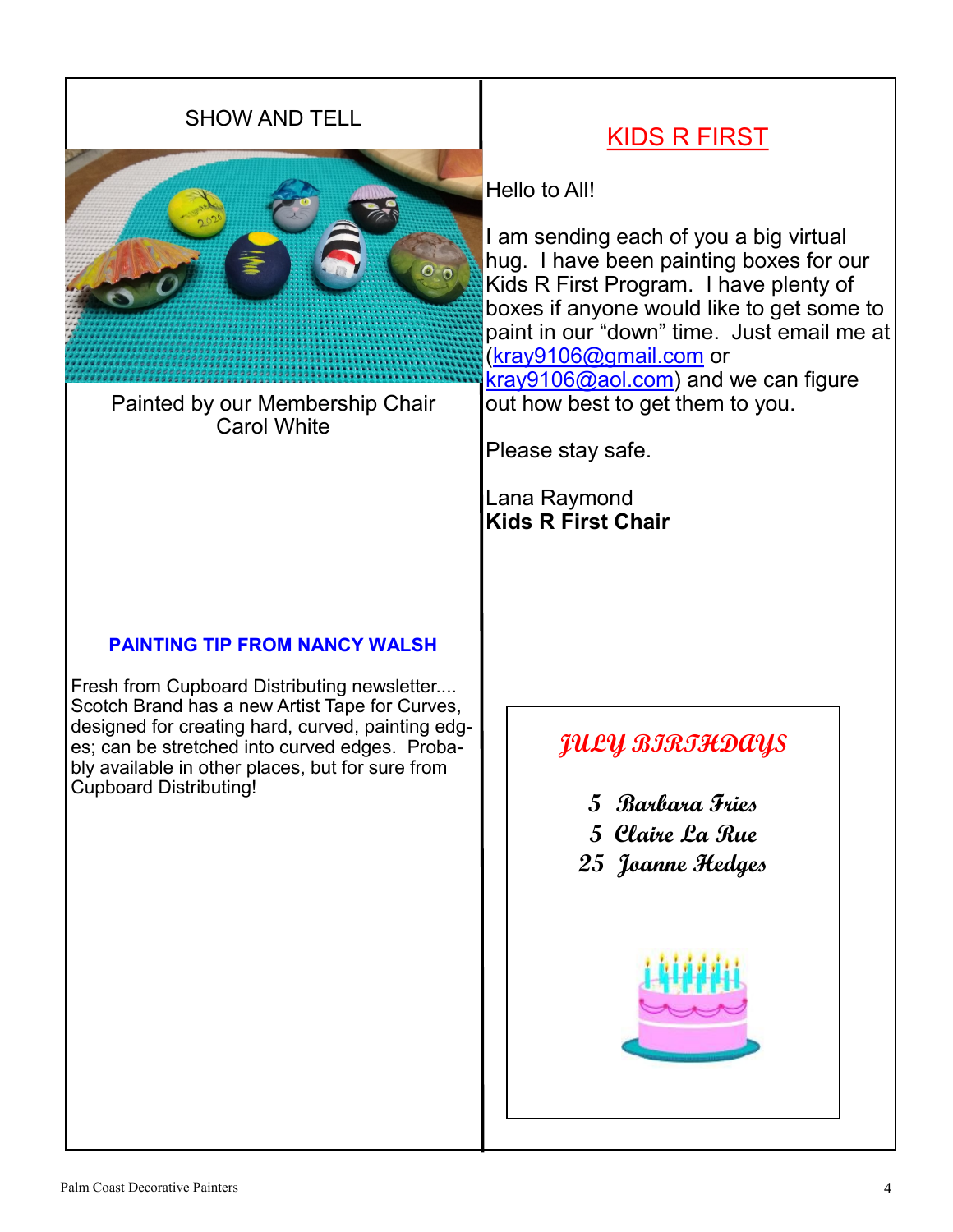

July 11, 2020 Stroke Work Box<br>Lee Fasnacht Acrylic



August 1, 2020 Batik Greeting Cards<br>Claire La Rue



 September 12, 2020 Keepers of the Sea (Mermaids)



Acrylic Nancy Walsh October 3, 2020 Hanging with my Gnomie Ornament Acrylic Alise Duerr



November 14, 2020 Joyce Howard Antique Santa Nancy Walsh Acrylic